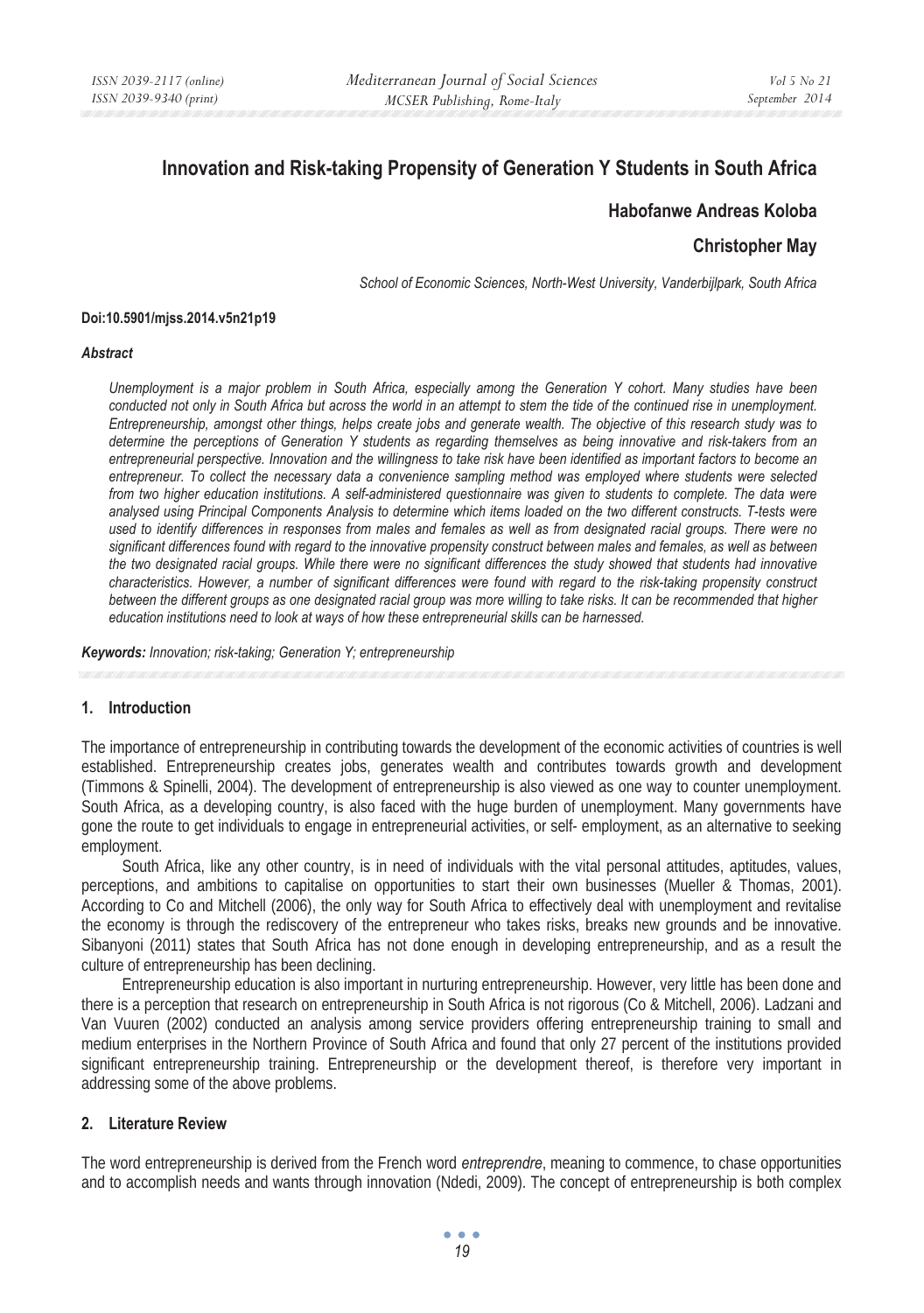and controversial, as there is no agreement on the definition (Pretorius & Van Vuuren, 2003; Longernecker, Moore & Petty, 2003; Koh, 1996). Despite entrepreneurship enjoying admiration from the research community as a field of study, it remains poorly defined and its interpretation lacks coherence (Ma & Tan, 2006). This lack of consensus has compelled many scholars and researchers to contextualise the definition of entrepreneurship. Despite the lack of consensus, researchers have continued to make an effort to define entrepreneurship. Ma and Tan (2006: 704) define entrepreneurship as *"a particular type of mind-set, a unique way of looking at the world, a creative kind of adventure, and the ultimate instrument toward self-realisation and fulfilment".* Furthermore, they suggest that at the heart of entrepreneurship lies in the wish to achieve, the zeal to create, the longing for free will, the drive for independence, and the embodiment of entrepreneurial visions and dreams through determined hard work, calculated risk-taking, continuous innovation and an undying perseverance.

Gürol and Atsan (2006) describe entrepreneurial activity for developed economies as a means of revitalising stagnated economies and in coping with unemployment problems by providing new job opportunities, while for developing economies it is seen as a system of economic progress, job creation and social change. Shastri, Kumar and Ali (2009) describe an entrepreneur as an individual or group of individuals who tries to create something new, who organises production and undertakes risk involved in the establishment and operation of a business enterprise. It is important to note that no single trait or characteristic defines the entrepreneur, nor does it allow one to predict entrepreneurial behaviour (Mueller & Thomas, 2001).

There is agreement among scholars that entrepreneurs distinguish themselves from the rest by some of the common characteristics they have. The commonly cited characteristics of entrepreneurs from different studies on entrepreneurship are innovativeness, need for achievement, locus of control, risk-taking propensity, tolerance for ambiguity and self-confidence (Gürol & Atsan, 2006). Creativity, a need for independence, commitment and high energy levels are some of the many characteristics that are normally associated with entrepreneurs (Roodt, 2005). The importance of entrepreneurial characteristics to the success of a business is supported by findings in a study by Entrialgo, Fernández and Vázquez (2000) among different firms in Spain. The findings revealed that most entrepreneurial firms were managed by individuals with greater locus of control, higher need for achievement and a greater tolerance for ambiguity.

Entrepreneurs tend to act autonomously, are prepared to innovate, take risk and being proactive to market opportunities (Lumpkin & Dess, 1996). Lumpkin and Dess (2001) state that innovation refers to a willingness to support creativity and experimentation in introducing new products or services, originality, research and development and technological leadership in developing new processes. Similarly, Gürol and Atsan (2006) note that innovation has a comprehensive definition which include to create new products or new quality, to create new methods of production, to get into a new market, to create a new source of supply or to create a new organisation. Krauss, Frese, Friedrich and Unger (2005) consider an innovative individual as having a positive mind-set towards new ideas regarding products, services, administration or technological processes.

The significance of innovation to the success of a business is supported by the findings of Zhao (2005) among six organisations in Australia. The aim was to understand the relation between entrepreneurs and innovation. The findings showed that entrepreneurs and innovation are positively related and the combination of the two is important to business success and sustainability. Mueller and Thomas (2001) state that there appears to be strong practical evidence to support the claim that entrepreneurs are more innovative compared to non-entrepreneurs.

Risk-taking means a tendency to take bold actions such as venturing into unknown new markets, committing a large portion of resources to ventures with uncertain outcomes, and/or borrowing heavily (Lumpkin & Dess, 2001). The degree of risk-taking refers to the tendency of an individual to display risk-taking when confronted with risky situations (Gürol & Atsan, 2006). Koh (1996) is of the view that a person's risk-taking propensity can be defined as his/her orientation towards taking chances in uncertain decision-making context. Nonetheless, Dess and Lumpkin (2005) are of the view that only cautiously managed risk is likely to lead to competitive advantages. Furthermore, they argue that actions taken without adequate care, research and planning may prove to be very costly. A study by Tan (2001) conducted among entrepreneurs and managers of state owned enterprises in China found that managers were less willing to make risky decisions compared to entrepreneurs. Similarly, Stewart and Roth (2001) analysed studies pertaining to risk tendency differences between entrepreneurs and managers. The results also indicated that risk tendency of entrepreneurs is greater than that of managers.

Hermansen-Kobulnicky and Moss (2004) conducted a study among pharmacy students in the United States to determine their entrepreneurial orientation. The results showed that being willing to take risks appeared to be a distinct dimension influencing students to become entrepreneurs. Furthermore, Naldi, Nordqvist, Sjöberg and Wilkund (2007) conducted a study among family and non-family SMEs in Sweden. The results of the study supported the proposition that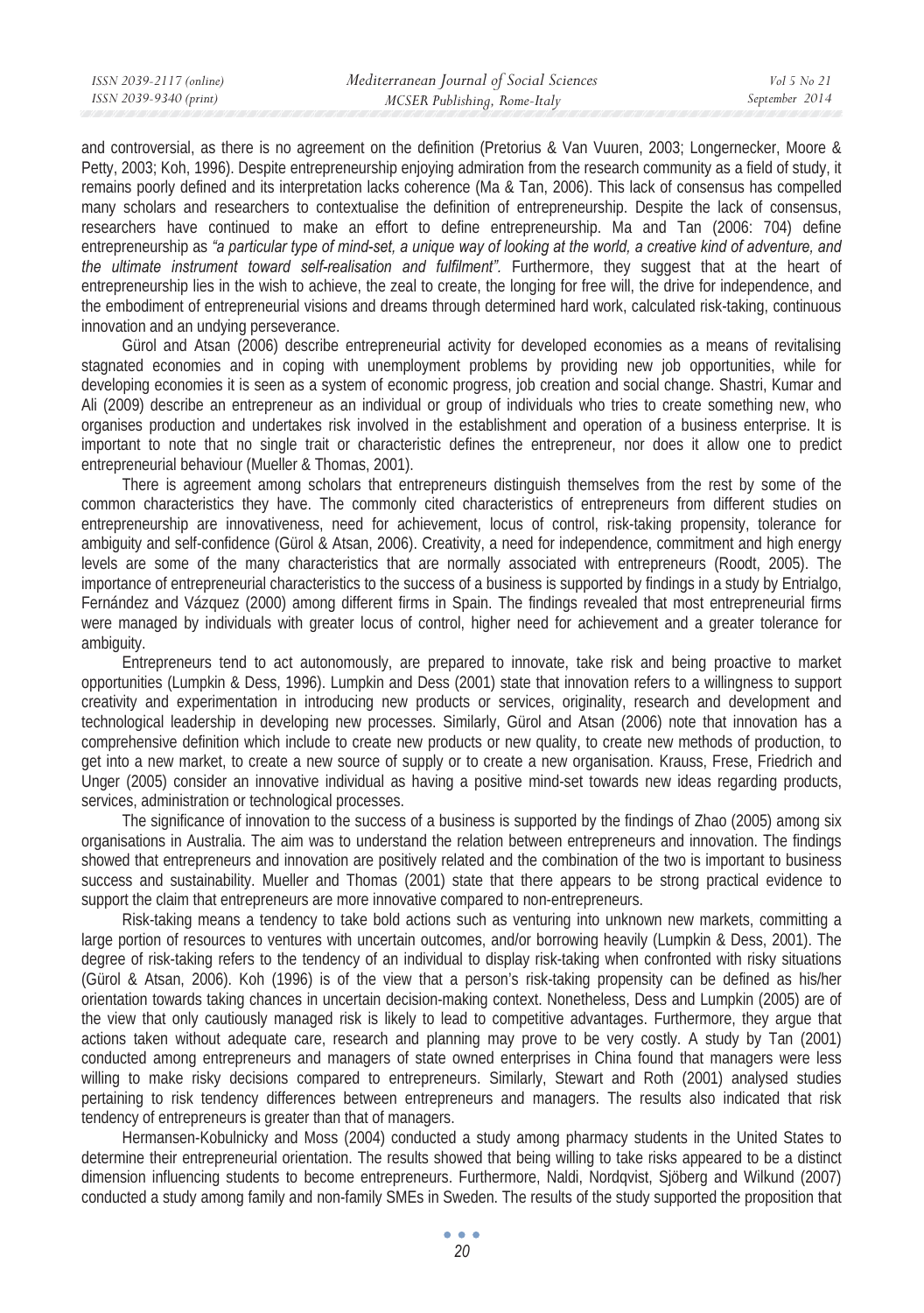| Mediterranean Journal of Social Sciences<br>ISSN 2039-2117 (online) | Vol 5 No 21    |
|---------------------------------------------------------------------|----------------|
| ISSN 2039-9340 (print)<br>MCSER Publishing, Rome-Italy              | September 2014 |

risk-taking is a distinct dimension of entrepreneurial orientation.

Kroon, de Klerk and Dippenaar (2003) view young people with entrepreneurial interests as a major facet in shaping the entrepreneurial future of a country. For this reason, an understanding of their entrepreneurial aspirations, interests and intentions is essential. The youth can earn their living by supporting themselves and their families with the income they make from their entrepreneurial activities (Ndedi, 2009). Knowledge of the factors that is linked with entrepreneurial tendency can have practical importance, for example, it can be used as a career guidance tool for students or as a device for selection of entrants into an entrepreneurship curriculum (Koh, 1996). Mitchell (2004) advises that identifying the factors that encourage the individual to embark on an entrepreneurial career becomes significant in stimulating entrepreneurship.

However, there is no consensus among researchers regarding the exact years that define Generation Y. Hill (2004) is of the view that Generation Y includes persons born between 1981 and 2004. On the other hand Zimmerer and Scaborough (2008) see this generation as comprising of persons born between 1982 and 1995, while Tremblay, Audet and Gasse (2009) maintain that they are born between 1978 and 1990. This study follows the definition proposed by Markert (2004), who indicates that Generation Y encompasses individuals born between 1986 and 2005. Encouraging about this generation is that it exhibit high levels of entrepreneurship awareness (Zimmerer & Scaborough, 2008). Although the characteristics of Generation Y are documented, very few studies have focused on Generation Y entrepreneurs (Tremblay et al. 2009). Generation Y makes up a considerable pool of prospective future entrepreneurs that will likely play a leading role in business success (Trembly et al. 2009).

The literature review focused on innovation and risk-taking as some of the commonly cited dimensions of entrepreneurial orientation. In view of this, this study sought to understand the perceptions of Generations Y students as regarding themselves as being innovative and being prepared to take risks.

# **3. Research Methodology**

## *3.1 Sample*

A convenience sampling method was used to select the students from two higher education institutions by getting permission to hand out the questionnaires during class time for students to complete. A total of 347 questionnaires were completed.

## *3.2 Instrument and procedure*

The questionnaire was designed after taking question items from previous studies and adapting them to fit the South African environment. The items regarding innovation were derived from two studies. The first was by Hermansen-Kobulnicky and Moss (2004) among pharmacy students in the United States. The second study was by Mueller and Thomas (2001) among third- and fourth-year students at 25 universities in 15 countries. The risk-taking component of the questionnaire was developed after adapting the questionnaire that was used in a study by Lee, Lim, Pathak, Chang and Li (2006) among university students in the United States, Korea, China and Fiji. Section A of the questionnaire had demographic questions relating to gender, age, designated group (race) and year of study. Section B of the questionnaire comprised of items investigating the innovation and risk-taking propensity of generation Y students. The items on section B were scored on a five-point Likert type scale ranging from 1 (strongly disagree) to 5 (strongly agree). A pilot study was conducted to determine whether the students understood the questions. Content and face validity of the questionnaire were established by asking a number of experienced academics to review the questionnaire. The Statistical Package for Social Sciences (IBM SPSS 22) was used to analyse the data.

## **4. Results**

## *4.1 Demographics*

The gender distribution was as follows, 207 (59.7%) were female and 140 (40.3%) were male students. Majority of respondents were aged between 19 and 21, constituting 73.8%. In terms of designated groups (race), Blacks constituted 79.5% and Whites constituted 17.6%. In addition, 163 respondents (47%) indicated that they are in their second year of study. A further 144 (41.5%) indicated that they are in their third year and 40 (11.5%) were postgraduate.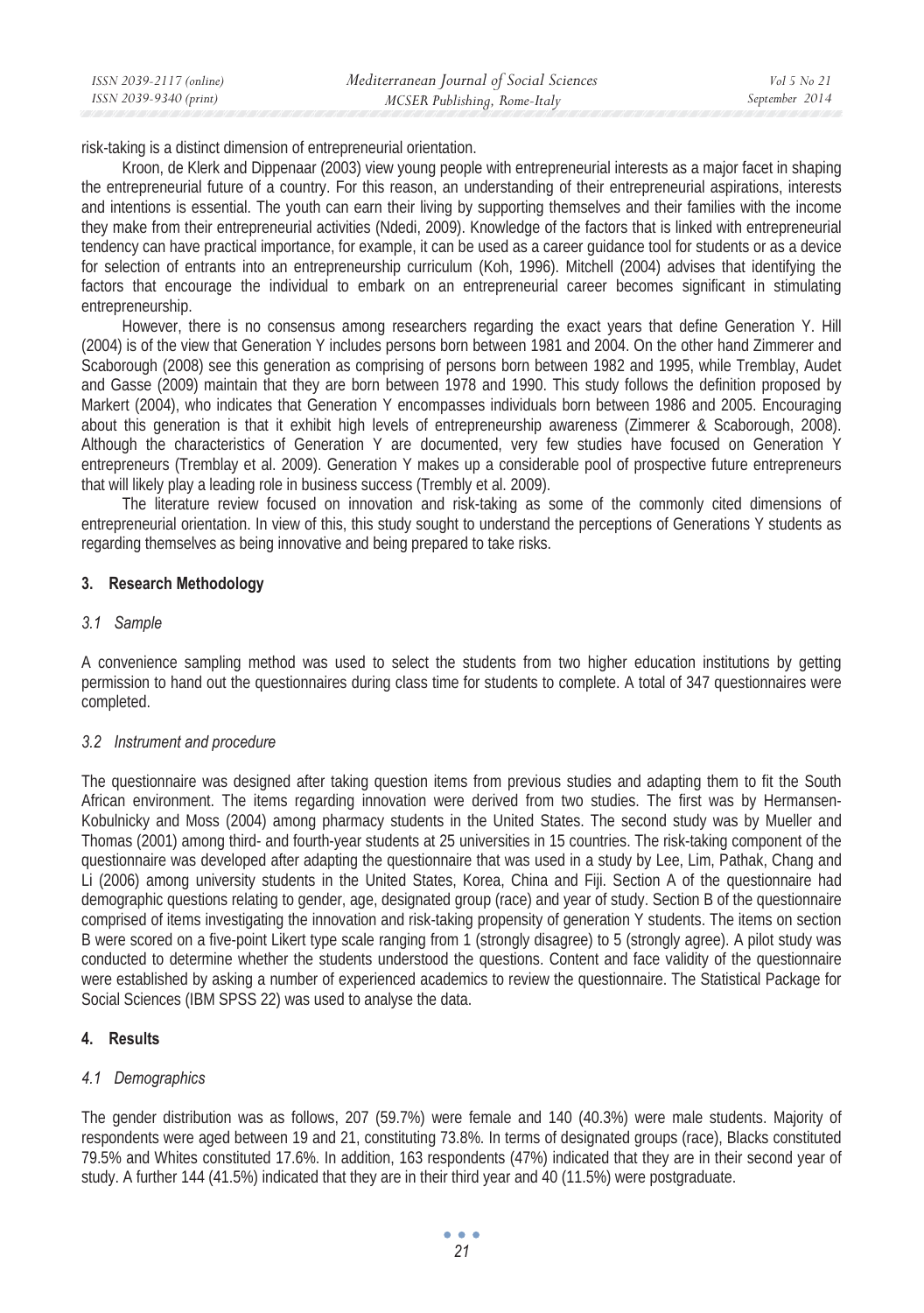# *4.2 Factor analysis*

Principal Component Analysis was used to determine the loadings on the two factors. The items loaded on two factors and there were no cross loadings. The Kaiser-Meyer-Olkin (KMO) measure of sampling adequacy was used to test the amount of variance that could be explained by the factors (Brace, Kemp & Snelgar, 2009). In terms of the KMO index, a value close to one indicates that patterns of relationship are close, and that reliable factors are yielded. The Bartlett's test was used to determine if the data were factorable.

| <b>Table 1:</b> Eigenvalues for the Innovation Construct |
|----------------------------------------------------------|
|----------------------------------------------------------|

Total variance explained

| <b>Component</b> |       | <b>Initial Eigenvalues</b> |              |       | <b>Extraction Sums of Squared Loadings</b> |              |  |
|------------------|-------|----------------------------|--------------|-------|--------------------------------------------|--------------|--|
|                  | Total | % of Variance              | Cumulative % | Total | % of Variance                              | Cumulative % |  |
|                  | 2.980 | 49.662                     | 49.662       | 2.980 | 49.662                                     | 49.662       |  |
|                  | .895  | 14.922                     | 64.584       |       |                                            |              |  |
|                  | .684  | 11.401                     | 75.984       |       |                                            |              |  |
|                  | .641  | 10.678                     | 86.663       |       |                                            |              |  |
|                  | .447  | 7.448                      | 94.110       |       |                                            |              |  |
|                  | .353  | 5.890                      | 100.00       |       |                                            |              |  |

Extraction Method: Principal Component Analysis.

Rotation method: Varimax with Kaiser Normalisation

The Bartlett method indicates that when the *p*-value is less than the 0.05 significant level, then factor analysis would be considered appropriate. For the innovation construct the Kaiser-Meyer-Olin (KMO) value was 0.795 and the Bartlett's test 0.000. The cumulative variance explained was 49.662 as indicated in Table 1.

# **Table 2:** Rotated Component Matrix for the Innovation Construct

|                                                                       | Component |
|-----------------------------------------------------------------------|-----------|
|                                                                       |           |
| I want to be known as an innovator among my colleagues                | .789      |
| I can imagine myself doing something innovative as a business person  | .768      |
| I believe I will one day have skills needed to develop a new business | .731      |
| I can see myself starting something innovative in the work-place      | .717      |
| I prefer work that requires original thinking                         | .613      |
| I like to experiment with various ways of doing the same thing        | .585      |

The scale of the six items had a Cronbach alpha value of 0.793. The six items that loaded on the innovation are provided in Table 2. The item "I want to be an innovator among my colleagues" had the highest loading on the innovation construct.

For the risk-taking construct, the KMO value was 0.83 and the Bartlett's test was significant at 0.05. The scale also had a Cronbach alpha value of 0.790. The total cumulative variance explained was 49.153% - see Table 3. The component matrix of the risk-taking construct is provided in Table 4 with fairly high loadings. The item "I would like to dedicate my life to establishing a new business even if my parents were strongly against it" had the highest loading on the risk-taking construct.

| Table 3: Eigenvalues Associated with the Risk-taking Construct |  |                          |  |
|----------------------------------------------------------------|--|--------------------------|--|
|                                                                |  | Total variance ovplained |  |

| ι υιαι ναπαπισε σλυιαιπου |                            |               |              |                                            |               |              |
|---------------------------|----------------------------|---------------|--------------|--------------------------------------------|---------------|--------------|
|                           | <b>Initial Eigenvalues</b> |               |              | <b>Extraction Sums of Squared Loadings</b> |               |              |
| Component                 | Total                      | % of Variance | Cumulative % | Total                                      | % of Variance | Cumulative % |
|                           | 2.949                      | 49.153        | 49.153       | 2.949                                      | 48.153        | 49.153       |
|                           | .811                       | 13.520        | 62.673       |                                            |               |              |
|                           | .750                       | 12.506        | 75.179       |                                            |               |              |
|                           | .578                       | 9.629         | 84.808       |                                            |               |              |
|                           | .513                       | 8.554         | 93.262       |                                            |               |              |
|                           | .398                       | 6.638         | 100.00       |                                            |               |              |

Extraction Method: Principal Component Analysis.

Rotation method: Varimax with Kaiser Normalisation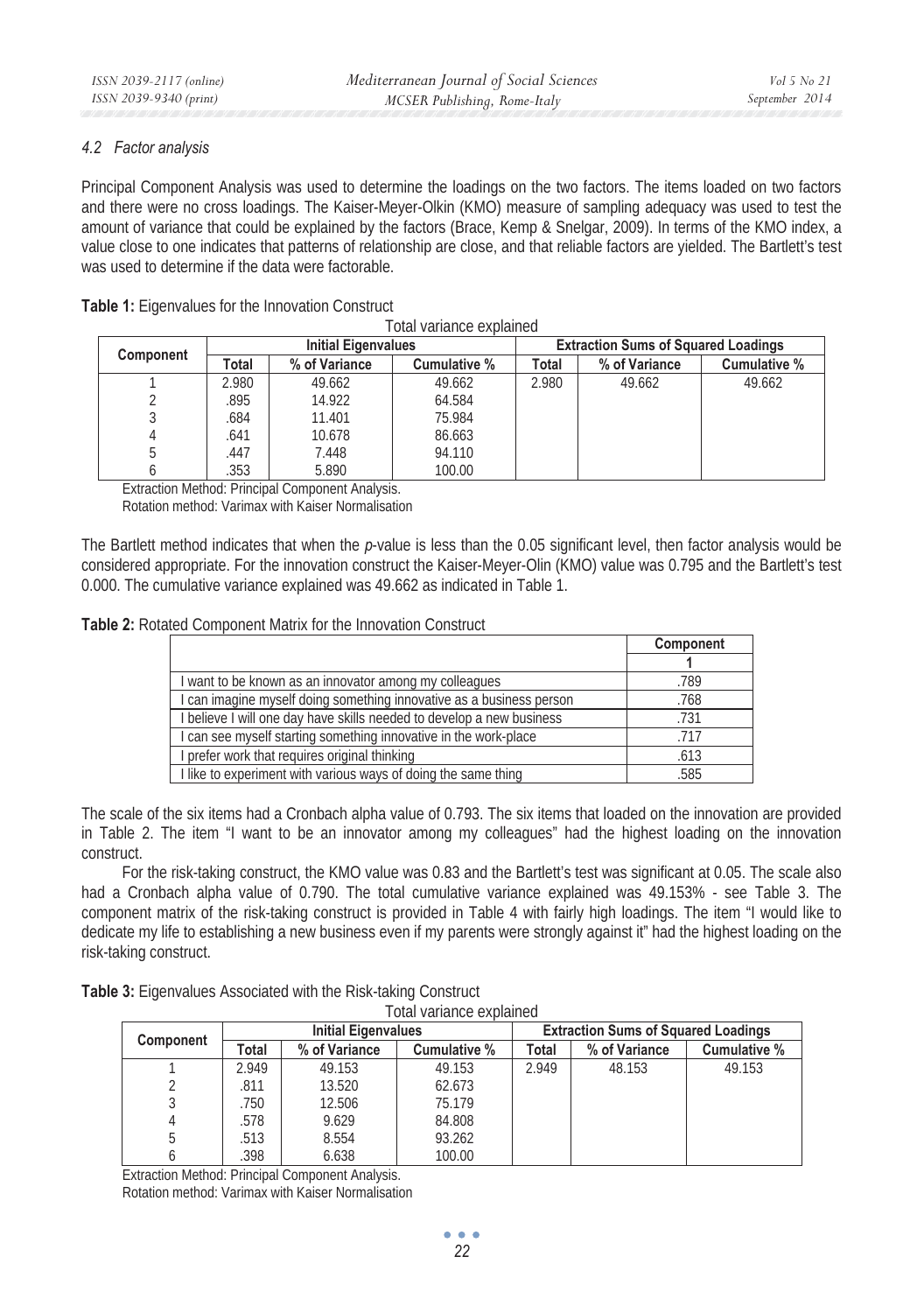| ISSN 2039-2117 (online) | Mediterranean Journal of Social Sciences | Vol 5 No 21    |
|-------------------------|------------------------------------------|----------------|
| ISSN 2039-9340 (print)  | MCSER Publishing, Rome-Italy             | September 2014 |

A *t*-test was used to determine whether any significant differences existed between the innovative propensity of males and females. The data collected indicated that no significant differences could be found between males and females, except for the statement: "I like to experiment with various ways of doing the same thing." with a *p* value of 0.05. On this item, females appeared to prefer experimenting with various ways of doing the same thing, more than their male counterparts do. This finding can be seen as suggesting that, on this item, females are more innovative than their male counterparts. A *t*-test was also used to determine whether there were any differences in terms of the innovative propensity between South African Black and White ethnic groups. No significant differences were found. With regard to the gender risk-taking propensity construct it was found that there were two that were significant at the 0.05 level and one item at the 0.10 level - see Table 5.

**Table 4:** Rotated Component Matrix for the Risk-taking Construct

|                                                                                                             | Component |
|-------------------------------------------------------------------------------------------------------------|-----------|
|                                                                                                             |           |
| I would like to dedicate my life to establishing a new business even if my parents were strongly against it | .787      |
| I am more interested in establishing my own business then getting a job                                     | .765      |
| Even if I launch a new business and fail many times, I will keep on trying until I succeed                  | .742      |
| I want to launch a new business of my own before graduation                                                 | .681      |
| am confident that I can successfully launch a new business on my own                                        | .631      |
| If I launch a new business, I will like to expand it to all over the world                                  | .577      |

**Table 5:** Differences between Generation Y Males and Females Regarding their Risk-taking Propensity - *t*-test for Equality of Means

|                                                         |                             |          | df      | Sig. (2-tailed) |
|---------------------------------------------------------|-----------------------------|----------|---------|-----------------|
| I want to launch a new business of my own before        | Equal variances assumed     | $-1.738$ | 343     | $.083**$        |
| graduation.                                             | Equal variances not assumed | $-1.723$ | 287.514 | .086            |
| I am confident that I can successfully launch a new     | Equal variances assumed     | $-2.133$ | 343     | $.034*$         |
| business on my own.                                     | Equal variances not assumed | $-2.233$ | 334.911 | .026            |
| If I launch a new business, I will like to expand it to | Equal variances assumed     | $-920$   | 342     | .358            |
| all over the world.                                     | Equal variances not assumed | $-926$   | 303.711 | .355            |
| I am more interested in establishing my own             | Equal variances assumed     | $-2.983$ | 342     | $.003*$         |
| business then getting a job.                            | Equal variances not assumed | $-3.043$ | 315.442 | .003            |
| I would like to dedicate my life to establishing a new  | Equal variances assumed     | $-1.005$ | 342     | .316            |
| business even if my parents were strongly against it.   | Equal variances not assumed | $-1.005$ | 296.557 | .316            |
| Even if I launch a business and fail many times, I will | Equal variances assumed     | $-1.412$ | 342     | .159            |
| keep on trying until I succeed.                         | Equal variances not assumed | $-1.438$ | 314.105 | .152            |

\* Significant < *p* 0.05

\*\* Significant < *p* 0.10

In all these cases the mean values of males were greater than the females where significant differences were found indicating that males were more prepared to take risks. With regard to the Generation Y ethnic group comparison, four significant differences were found – see Table 6.

**Table 6:** Differences between Generation Y Black and White South African Ethnic Groups Regarding their Risk-taking Propensity - *t*-test for Equality of Means

|                                                         |                             |          | df      | Sig. (2-tailed |
|---------------------------------------------------------|-----------------------------|----------|---------|----------------|
| I want to launch a new business of my own before        | Equal variances assumed     | $-3.763$ | 343     | $.000*$        |
| graduation.                                             | Equal variances not assumed | $-4.002$ | 93.874  | .000           |
| I am confident that I can successfully launch a new     | Equal variances assumed     | $-1.011$ | 343     | .313           |
| business on my own.                                     | Equal variances not assumed | $-1.332$ | 131.202 | .185           |
| If I launch a new business, I will like to expand it to | Equal variances assumed     | $-1.017$ | 342     | .310           |
| all over the world.                                     | Equal variances not assumed | $-964$   | 83.399  | .338           |
| I am more interested in establishing my own             | Equal variances assumed     | $-2.133$ | 342     | $.034*$        |
| business then getting a job.                            | Equal variances not assumed | $-2.175$ | 89.606  | .032           |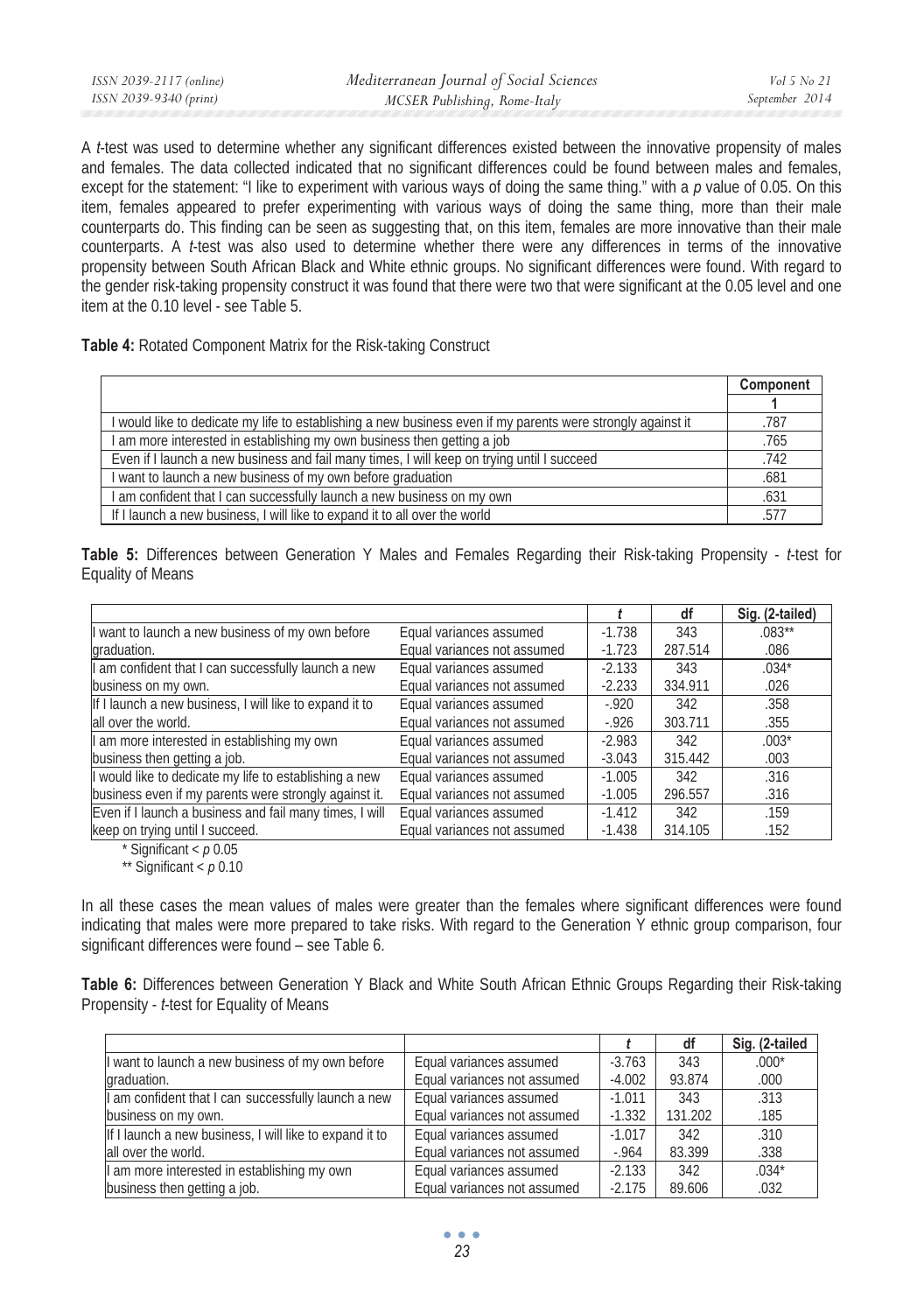|                                                         |                             |          | df     | Sig. (2-tailed |
|---------------------------------------------------------|-----------------------------|----------|--------|----------------|
| If would like to dedicate my life to establishing a new | Equal variances assumed     | $-2.115$ | 342    | $.035*$        |
| business even if my parents were strongly against it.   | Equal variances not assumed | $-2.097$ | 86.996 | .039           |
| Even if I launch a new business and fail many times,    | Equal variances assumed     | $-4.232$ | 342    | $.000*$        |
| I will keep on trying until I succeed.                  | Equal variances not assumed | $-4.048$ | 84.030 | .000           |
| $*$ $C!$ $::$ $:C$ $\rightarrow$ $\rightarrow$ $C$      |                             |          |        |                |

Significant <  $p$  0.05

The Black ethnic group was more prepared to take risks compared to the White ethnic group as the mean values of the Black ethnic group were greater than the White ethnic group on all the items where significant differences were found.

## **5. Discussion and Limitations of the Study**

The results of this study indicated that Generation Y students tend to be innovative and prepared to take risks as the mean values of all the responses were greater than the average of the 5-point Likert scales used in the questionnaire. There were no significant differences between Generation Y males and females as well as the two different ethnic groups with regard to the propensity construct of innovation. However, with regard to the risk–taking propensity construct there were quite a number of significant differences. Males as well as the South African Black ethnic group tended to be more risk orientated. There is adequate evidence to support the view that entrepreneurship is important for the economy of a country, irrespective of the level of development. However, for an individual to become an entrepreneur he/she has to possess unique characteristics. There is also sufficient evidence to support the view that entrepreneurs are not born, but they can be made through education and training (Timmons & Spinelli, 2004).

The study focused on Generation Y students at two higher education institutions and their views do not necessarily represent that of the total student population in the country. There is therefore scope to investigate the Generation Y students across all institutions of higher learning in South Africa. It is evident that many factors influence entrepreneurial behaviour and in this study only two factors were investigated, namely, the propensity of innovation and risk-taking. Therefore, the influence of other factors can further be investigated. Given the fact that respondents in this study view themselves as being innovative and risk-takers, it will be interesting to find out why so many young people do not start businesses.

## **6. Conclusion**

The findings from this research study have revealed that Generation Y considers themselves as being innovative and risk-takers. However, they need assistance in engaging in entrepreneurial activities. Programmes can also be put in place to identify individuals with the necessary entrepreneurial characteristics at an early stage to provide the necessary support to develop them into successful entrepreneurs. This calls for more action and less talk if the country wants to lessen the unemployment among this group. All the stakeholders, including government, need to take cognisance of the fact that urgent steps are needed to create a favourable environment for entrepreneurial activities to take place. **References** 

Brace, N., Kemp, R. & Snelgar, R. (2009). *SPSS for Psychologists.* (4th ed.)*.* New York: Palgrave McMillan.

- Co, M. J. & Mitchell, B. (2006). Entrepreneurship education in South Africa: a nationwide survey. *Education and Training, 48*(5), 348- 359.
- Dess, G. G. & Lumpkin, G. T. (2005). The role of entrepreneurial orientation in stimulating effective corporate entrepreneurship. *Academy of Management Executive, 19*(1), 147-156.
- Entrialgo, M., Fernández, E. & Vázquez, C. J. (2000). Characteristics of managers as determinants of entrepreneurial orientation: Some Spanish evidence. *Enterprise and Innovation Management Studies*, *1*(2), 187-205.
- Gürol, Y. & Atsan, N. (2006). Entrepreneurship characteristics amongst university students: Some insights for entrepreneurship education and training in Turkey. *Education and Training, 48*(1), 25-38.
- Hermansen-Kolbulnicky, C. J. & Moss, C. L. (2004). Pharmacy student entrepreneurial orientation: a measure to identify potential pharmacist entrepreneurs. *American Journal of Pharmaceutical Education*, *68*(5), 1-10.
- Hill, K. S. (2004). Defy the decades with multigenerational teams. *Nursing Management*, *35*(1), 32-35.
- Koh, H. C. (1996). Testing hypotheses of entrepreneurial characteristics: A study of Hong Kong MBA students. *Journal of Managerial Psychology*, *11*(3), 12-25.
- Krauss, S. I., Frese, M., Friedrich, C. & Unger, J. M. (2005). Entrepreneurship orientation: a psychological model of success among southern African small business owners. *European Journal of Work and Organizational Psychology, 14*(3), 315-344.
- Kroon, J., De Klerk, S. & Dippenaar, A. (2003). Developing the next generation of potential entrepreneurs: co-operation between schools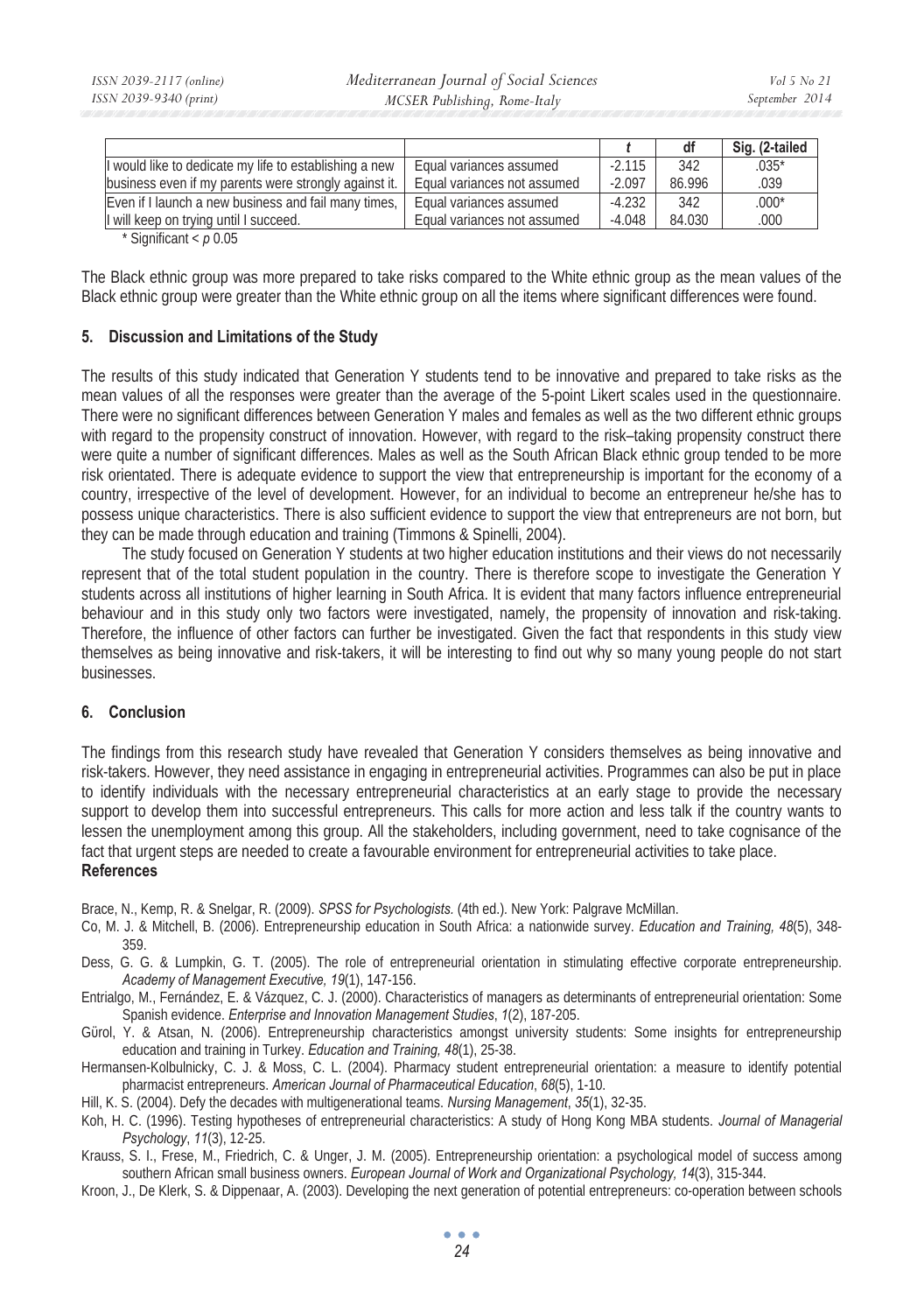and business. *South African Journal of Education*, *23*(4), 319-322.

- Ladzani, W. M. & Van Vuuren, J. J. (2002). Entrepreneurship training for emerging SME's in South Africa, *Journal of Small Business Management, 40*(2), 154-161.
- Lee, S. M., Lim, S. B., Pathak, R. D., Chang, D. & Li, W. (2006). Influences on students attitudes toward entrepreneurship: a multicountry study. *Entrepreneurship Management*, 2(3), 351-366.
- Longernecker, J. G., Moore, C. W. & Petty, J. W. (2003). *Small business management: an entrepreneurial* e*mphasis*. (12th ed.). Mason, Ohio: Thomson: South-Western.
- Lumpkin, G. T. & Dess, G. G. (1996). Clarifying the entrepreneurial orientation construct and linking it to performance. *Academy of Management Review, 21*(1), 135-172.
- Lumpkin, G. T. & Dess, G. G. (2001). Linking two dimensions of entrepreneurial orientation to firm performance: the moderating role of environment and industry life cycle. *Journal Business Venturing*, *16*(5), 429-451.
- Ma, H. & Tan, J. (2006). Key components and implications of entrepreneurship: A 4-P framework. *Journal of Business Venturing, 21*(5), 704-725.

Markert, J. (2004). Demographics of age: Generational and cohort confusion. *Journal of Current Issues and Research in Advertising,* 26(2), 11-25.

- Mitchell, B.C. (2004). Motives of entrepreneurs: A case of South Africa. *Journal of Entrepreneurship, 13*(2), 167-183.
- Mueller, S. L. & Thomas, A. S. (2001). Culture and entrepreneurial potential: a nine country study of locus of control and innovativeness. *Journal of Business Venturing*, *16*(1), 51-75.
- Naldi, L., Nordqvist, M., Sjöberg, K. & Wilkund, J. (2007). Entrepreneurial orientation, risk-taking and performance in family firms. *Family Business Review, 20*(1), 33-47.
- Ndedi, A. A. (2009). Entrepreneurship training and job creation in South Africa: Are tertiary institutions filling the gap? *Journal of Contemporary Management, 6*(1), 463-470.
- Pretorius, M. & Van Vuuren, J. (2003). Contribution of support and incentive programs to entrepreneurial orientation and start-up culture in South Africa, *South African Journal of Economic and Management Sciences, 6*(3), 514-528.
- Roodt, J. (2005). Self-employment and the required skills. *Human Science Research Council, Management Dynamics, 14*(1), 18-33.

Shastri, R. J., Kumar, S. & Ali, M. (2009). Entrepreneurship orientation among Indian professional students. *Journal of Economics and International Finance*, *1*(3), 085-087.

Sibanyoni, M. (2011). SMMEs lose faith in finance houses. *City Press*, 27 November.

- Stewart, W. H. & Roth, P. L. (2001). Risk propensity differences between entrepreneurs and managers: a meta-analytic review. *Journal of Applied Psychology, 86*(1), 145-153.
- Tan, J. (2001). Innovation and risk-taking in a transitional economy: a comparative study of Chinese managers and entrepreneurs. *Journal of Business Venturing, 16*(4), 359-376.
- Timmons, J. A. & Spinelli, S. (2004). *New venture creation. Entrepreneurship for the 21st century.* (6th ed.). Boston: McGraw Hill/Irwin.

Tremblay, M., Audet, J. & Gasse, Y. (2009). Aspiring entrepreneurs: The case of Generation Y. *Southern Journal of Entrepreneurship*. *Papers and Proceedings of the Southern Academy of Entrepreneurship 2009 Annual Conference*. Columbus. Georgia.

- Zhao, F. (2005). Exploring the synergy between entrepreneurship and innovation. *International Journal of Entrepreneurial Behaviour and Research, 11*(1), 25-41.
- Zimmerer, T. W. & Scarborough, N. M. (2008). Essentials of entrepreneurship and small business management. (5th ed). New Jersey: Pearson Prentice Hall.